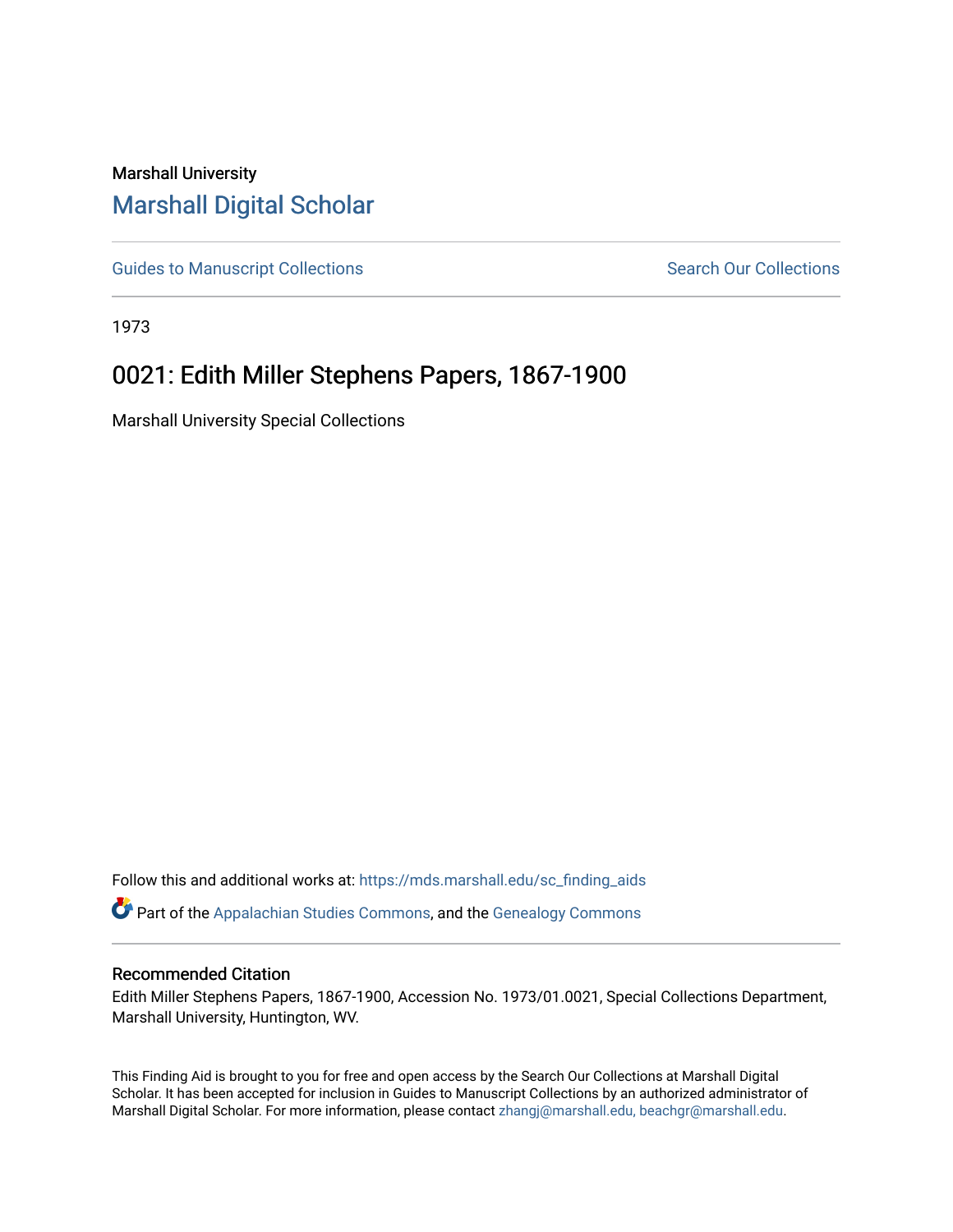## **REGISTER**

**OF THE**

## **EDITH MILLER STEPHENS PAPERS**

**Accession Number: 1973/01.0021** 



Special Collections Department James E. Morrow Library Marshall University Huntington, West Virginia 1973